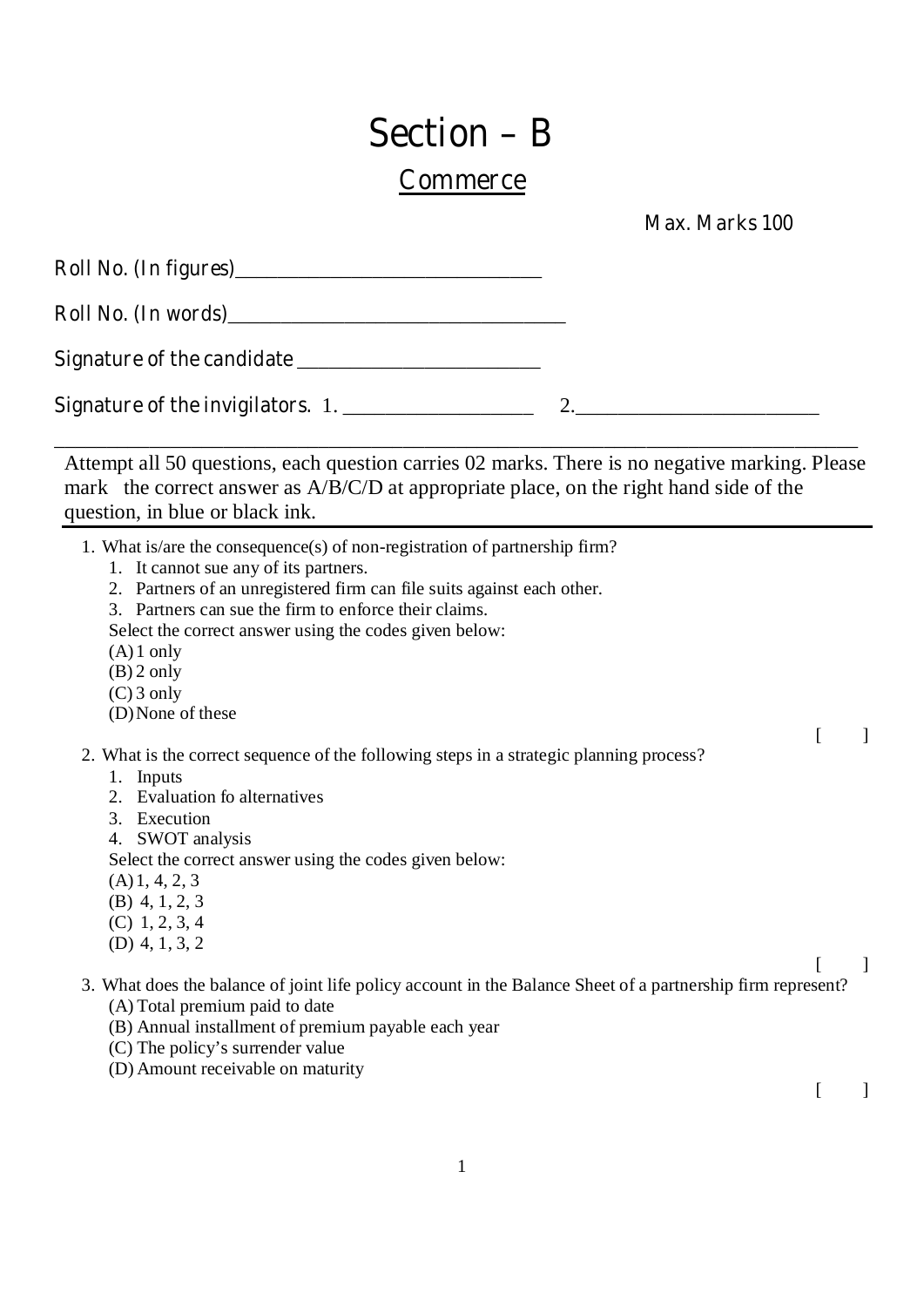| 4. A and B are partners sharing profits in the ratio of 3: 2. C is admitted with one-third share in the profits.<br>Which one of the following is the new profit-sharing ratio of the partners?<br>(A) 3:2:3<br>(B) 6:4:3<br>(C) 6:4:5                                                                                                                                                          |              |
|-------------------------------------------------------------------------------------------------------------------------------------------------------------------------------------------------------------------------------------------------------------------------------------------------------------------------------------------------------------------------------------------------|--------------|
| $(D)$ 3:2:5                                                                                                                                                                                                                                                                                                                                                                                     |              |
| 5. Which one of the following is not an element of direction?<br>(A) Planning and organizing various resources for doing work<br>(B) Continuous training activity in which subordinates are instructed to carry out a particular assignment<br>(C) Motivation of subordinates to try to meet the expectations of manager<br>(D) Maintaining discipline and rewarding those who perform properly | $\mathbf{1}$ |
| 6. What is an organization structure in which each employee reports to both a functional (or division)<br>manager and to a project (or group) manager, known as?<br>(A) Strategic business unit<br>(B) Departmentation by customer<br>(C) Matrix structure<br>(D) Departmentation by territory                                                                                                  | $\mathbf{I}$ |
| 7. Which one of the following becomes a creative factor in production?<br>$(A)$ Land<br>(B) Capital<br>(C) Consumers<br>(D) Human Re source                                                                                                                                                                                                                                                     |              |
| 8. What is outsourcing of production and concentrating on marketing operations in international business,<br>known as?<br>(A) Licensing<br>(B) Franchising<br>(C) Contract Manufacturing<br>(D) Joint venture                                                                                                                                                                                   |              |
| 9. Economic Growth can be best measured by-<br>(A) Growth of GDP<br>(B) Poverty ratio<br>(C) Growth in real per capita GDP<br>(D) Gini coefficient                                                                                                                                                                                                                                              |              |
| 10. Which of the following is not used by RBI for controlling credit?<br>(A) Increase in CRR<br>(B) Increase in SLR<br>(C) Increase in bank rate<br>(D) Increase in purchase of government securities                                                                                                                                                                                           |              |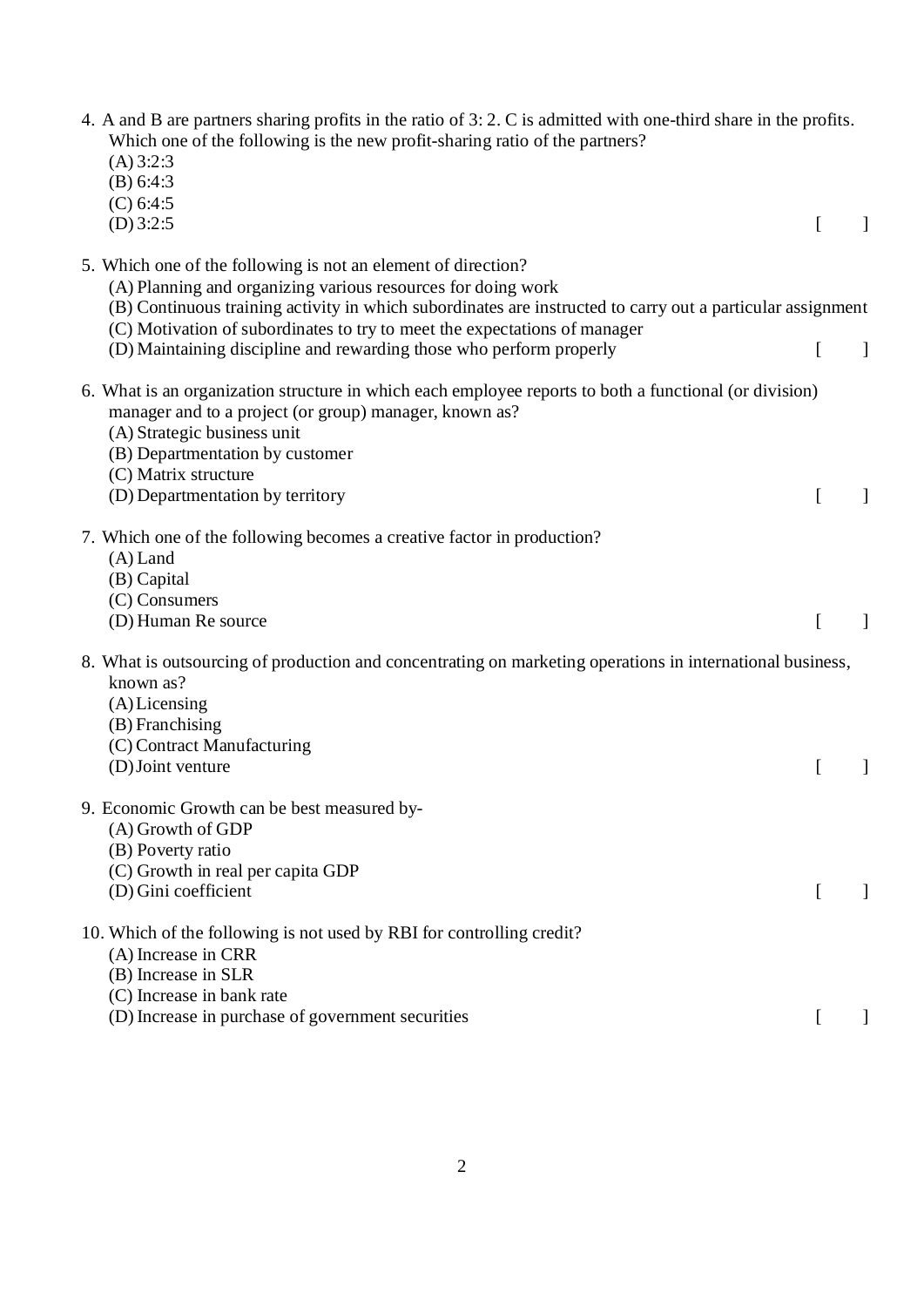| 11. The interest rate at which the Reserve Bank of India lends Commercial Banks in the short terms is<br>known as-<br>(A) Discount Rate<br>(B) Bank Rate                                                                 |          |  |
|--------------------------------------------------------------------------------------------------------------------------------------------------------------------------------------------------------------------------|----------|--|
| (C) Repo Rate<br>(D) Reverse Repo Rate                                                                                                                                                                                   | $\Gamma$ |  |
| 12. Which one of the following bank creates credit?<br>(A) Commercial banks<br>(B) Land mortgage bank<br>(C) Industrial development banks<br>(D) Reserve bank of India                                                   |          |  |
| 13. When elasticity of demand is less than one, marginal revenue is-<br>(A) Positive<br>(B) Negative<br>(C) Indeterminate<br>$(D)$ Zero                                                                                  |          |  |
| 14.<br>A Monopolistic can fix-<br>(A) Only price not output<br>(B) Both price and output<br>(C) Either price or output<br>(D) Neither price nor output                                                                   |          |  |
| 15. Which one of the following is not included in M3?<br>(A) Currency with the public<br>(B) Demand and time deposit with banks<br>(C) Saving deposit with post office saving bank<br>(D) Other deposit with center bank |          |  |
| 16. "A good environment is good business" who said?<br>(A) Dr. M.S. Swaminathan<br>(B) Dr. S.S. Rao<br>(C) Dr. M. Singh<br>(D) Dr. R. Rajan                                                                              |          |  |
| 17. Which of the following is not a component of business environment?<br>(A) Economical factors<br>(B) Geographical factors<br>(C) Political factors<br>(D) Non of these                                                |          |  |
| 18. Which function performs by the Indian economy?<br>(A) Production<br>(B) Consumption<br>(C) Growth                                                                                                                    |          |  |
| (D) All of these<br>3                                                                                                                                                                                                    |          |  |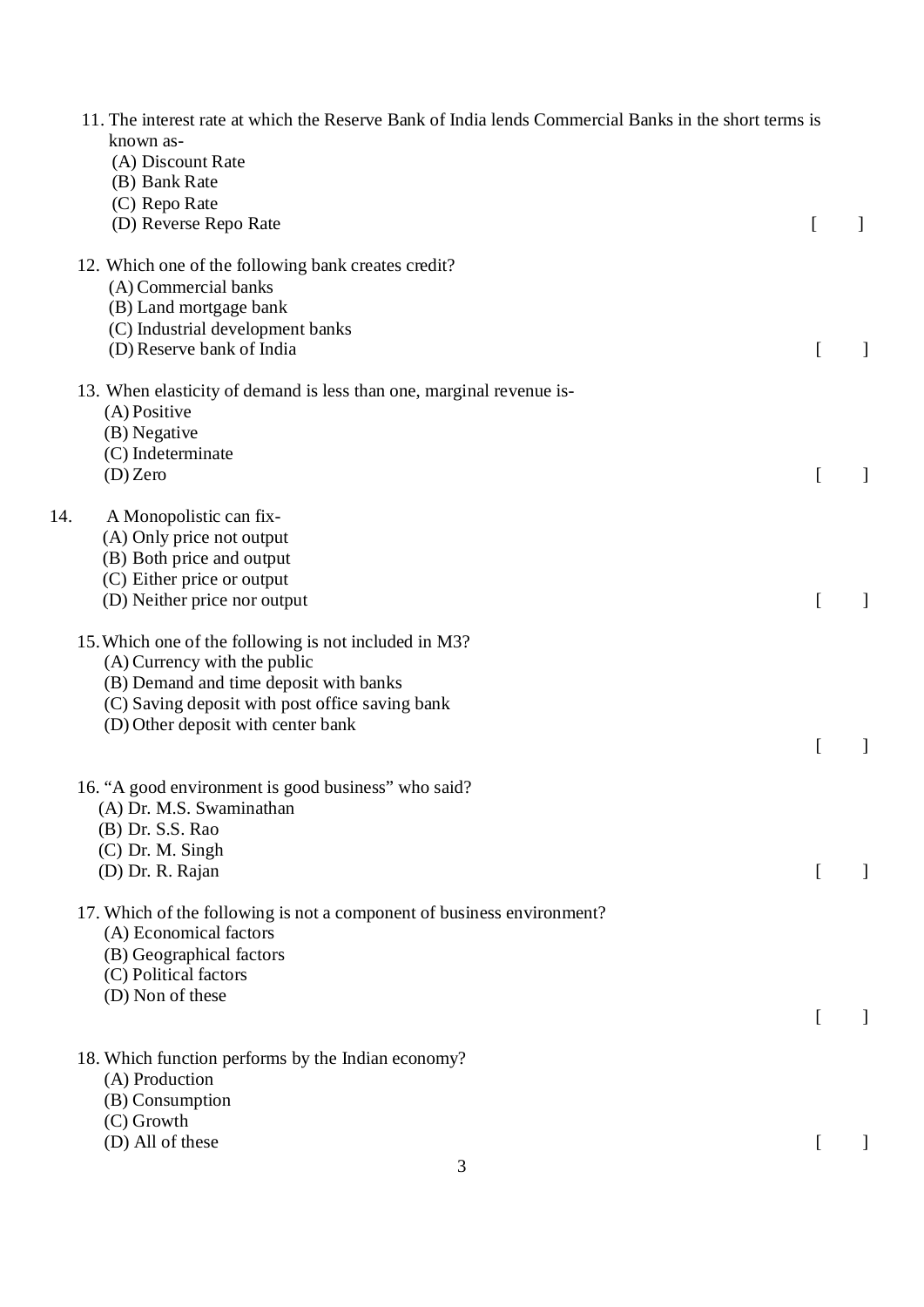| 19. National stock exchange of India certified by-<br>(A) Finance Ministry<br>$(B)$ SEBI<br>(C) Companies<br>$(D)$ RBI                                                              |  |
|-------------------------------------------------------------------------------------------------------------------------------------------------------------------------------------|--|
| 20. A competitive Market called a-<br>(A) Perfectly competitive Market<br>(B) Monopoly<br>(C) Oligopoly<br>(D) All of these                                                         |  |
| 21. Which is/are feature of Monopolistic Competitions?<br>(A) Large numbers of sellers<br>(B) Free entry and free exit<br>(C) Perfect factor mobility<br>(D) All of these           |  |
| 22. Which is not source of oligopoly?<br>(A) Huge capital investment<br>(B) Economies of scale<br>(C) Patent rights<br>(D) Non of these                                             |  |
| 23. The third degree price discrimination may be suitable practised between-<br>(A) Two or more markets<br>(B) Transport barriers<br>(C) Cost of transportation<br>(D) All of these |  |
| 24. A process of evaluating results against pre-determined standards correcting the deviation is known as-<br>(A) Directing<br>(B) Coordinating<br>(C) Controlling<br>(D) Planning  |  |
| 25. "Espirit De Corps" principle was enunciated by-<br>$(A)$ F.W. Taylor<br>(B) R.C. Davis<br>(C) Henry Fayol<br>(D) Peter F. Drucker                                               |  |
| 26. Scope of managerial control involves-<br>(A) Control over policies<br>(B) Control over organization<br>(C) Control over personnel<br>(D) All of these                           |  |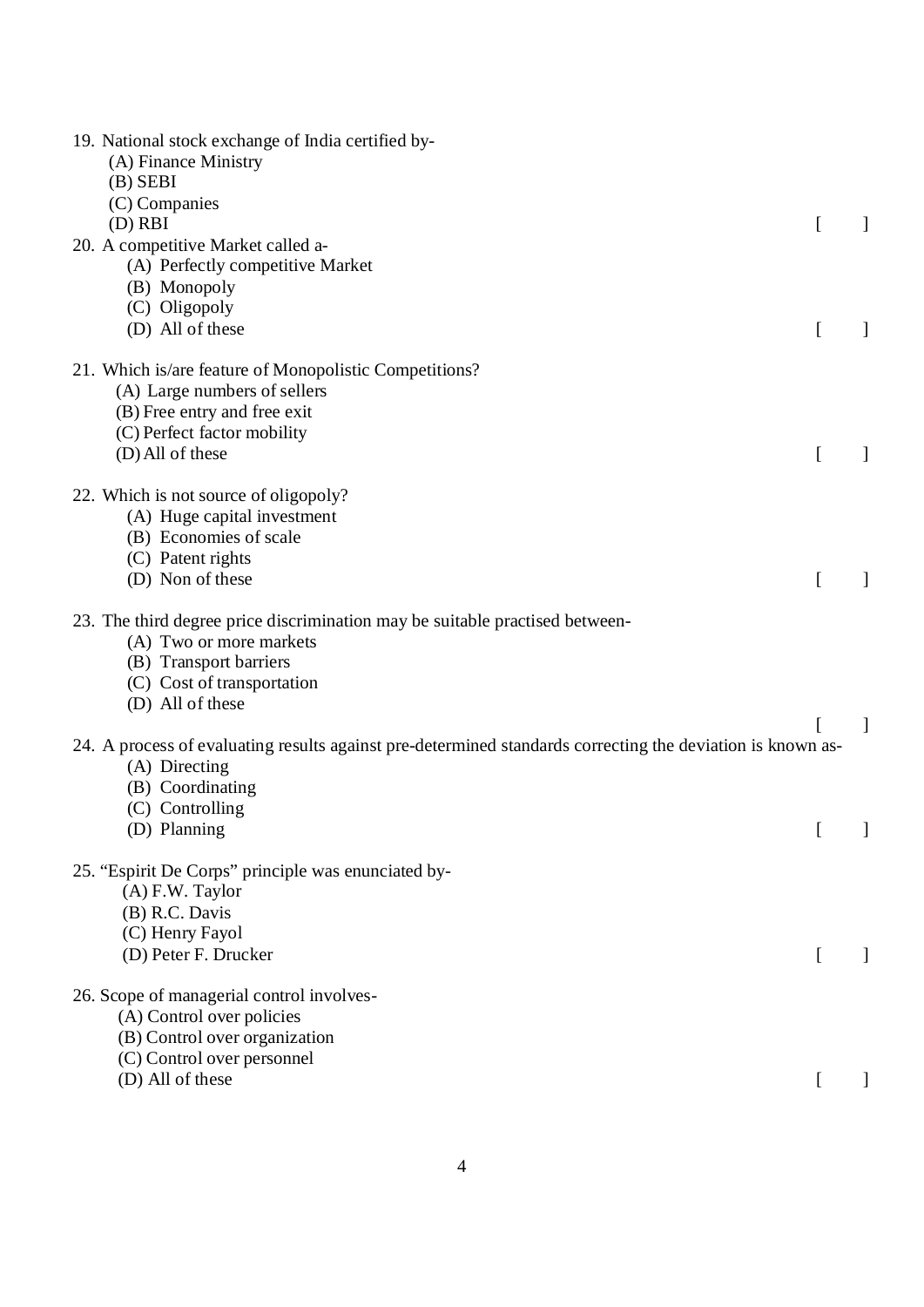| 27. The Market factor is/are-<br>(A) Product Market<br>(B) Consumer Market<br>(C) Size of order<br>(D) All of these                                           |   |  |
|---------------------------------------------------------------------------------------------------------------------------------------------------------------|---|--|
| 28. Which one of the following is not element of market mix?<br>(A) Promotion<br>(B) Place<br>(C) Product<br>(D) Method                                       |   |  |
| 29. The contribution approach to pricing is based on the incremental-<br>$(A)$ Cost principle<br>(B) Cost system<br>$(C)$ Cost force<br>(D) Market force      |   |  |
| 30. Financial Leverage occurs when-<br>(A) A form borrows funds<br>(B) A form financing to the others<br>(C) A form merge with others<br>(D) A form dissolved |   |  |
| 31. Which is not short term source of working capital<br>(A) Trade credit<br>(B) Credit papers<br>(C) Bank credit<br>$(D)$ Loans                              |   |  |
| 'On the job training' can be provided thorough-<br>32.<br>(A) Distance education<br>(B) Mobile teacher<br>(C) Non-formal education<br>(D) All of these        |   |  |
| 33. Industrial relation consist-<br>(A) Job redesigning<br>(B) Wages administration<br>(C) Trade union<br>(D) All of these                                    |   |  |
| 34. Objectives of training is-<br>(A) Favourable reaction to change<br>(B) Increase moral<br>(C) Increased productivity<br>(D) All of these                   |   |  |
|                                                                                                                                                               | t |  |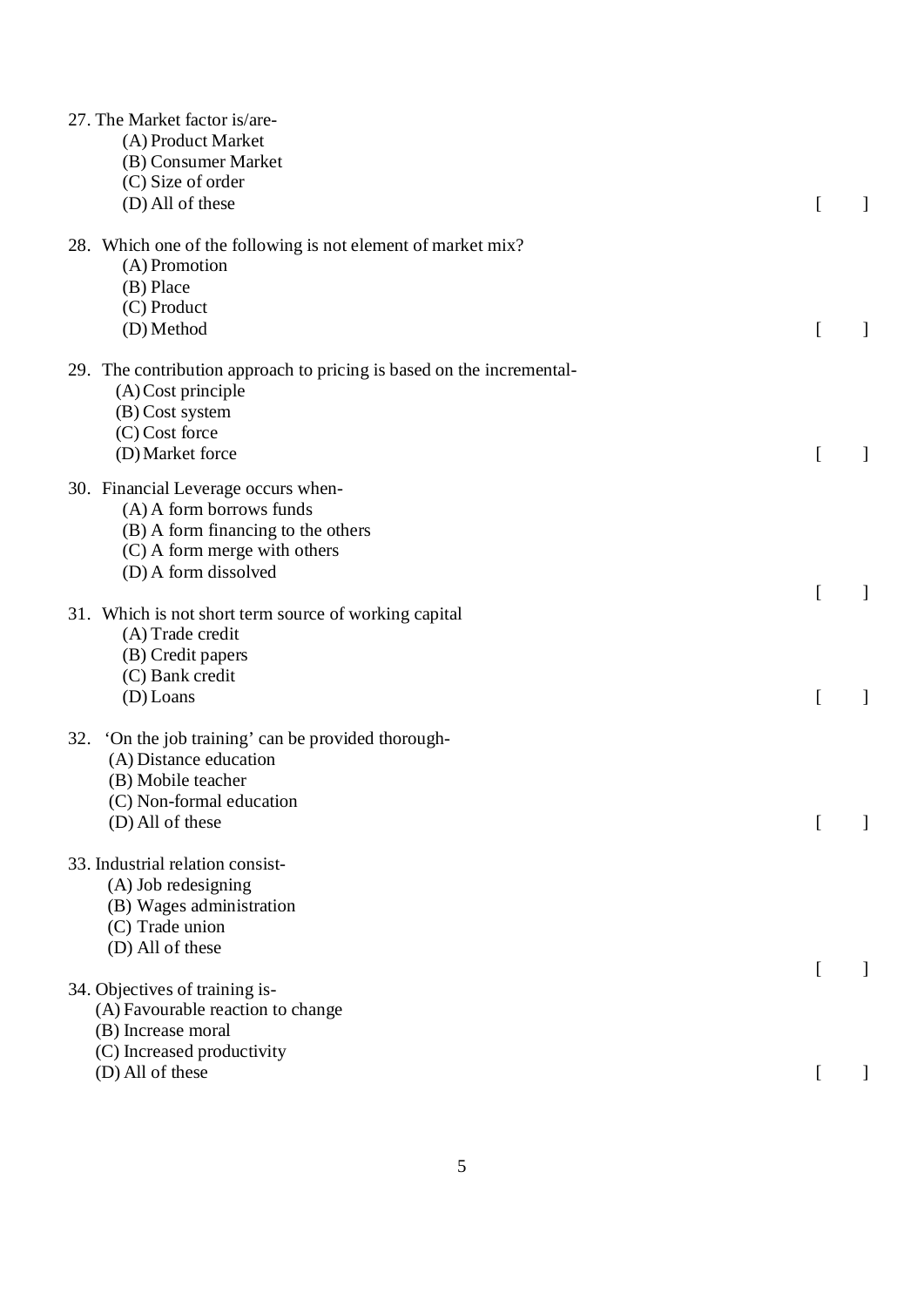| 35. Organisational elements of job design are concerned with-<br>$(A)$ Firm<br>(B) Efficiency<br>(C) Techniques                                                                                   |   |  |
|---------------------------------------------------------------------------------------------------------------------------------------------------------------------------------------------------|---|--|
| (D) Approach                                                                                                                                                                                      | ſ |  |
| 36. When banking companies act was introduced?<br>(A) 1950<br>(B) 1960<br>$(C)$ 1949<br>$(D)$ 1970                                                                                                | L |  |
| 37. The schedule-2 of banking companies Act, consists-<br>(A) Capital reserves<br>(B) Share premium<br>(C) Revenue Reserve                                                                        |   |  |
| (D) All of these                                                                                                                                                                                  | L |  |
| 38. When the R. B. I. Act was passed?<br>(A) March 6, 1930<br>(B) March 6, 1934<br>(C) March 6, 1935<br>(D) March 6, 1937                                                                         |   |  |
| 39. NABARD was setup in-                                                                                                                                                                          |   |  |
| $(A)$ 1882<br>$(B)$ 1982<br>$(C)$ 1995<br>$(D)$ 1990                                                                                                                                              | ſ |  |
| 40. SDRs is issued by-<br>$(A)$ RBI<br>$(B)$ SBI<br>$(C)$ IMF<br>$(D)$ IFC                                                                                                                        |   |  |
|                                                                                                                                                                                                   |   |  |
| 41. If two commodities are perfectly substitute, the direction of change of the cross elasticity of demand<br>between them will be-<br>$(A)$ Zero<br>(B) Positive<br>(C) Negative<br>(D) Infinity | t |  |
| 42. A constitutional recognized body is-<br>(A) Planning commission<br>(B) Finance commission                                                                                                     |   |  |
| (C) Forward commission<br>(D) Farmers commission                                                                                                                                                  |   |  |